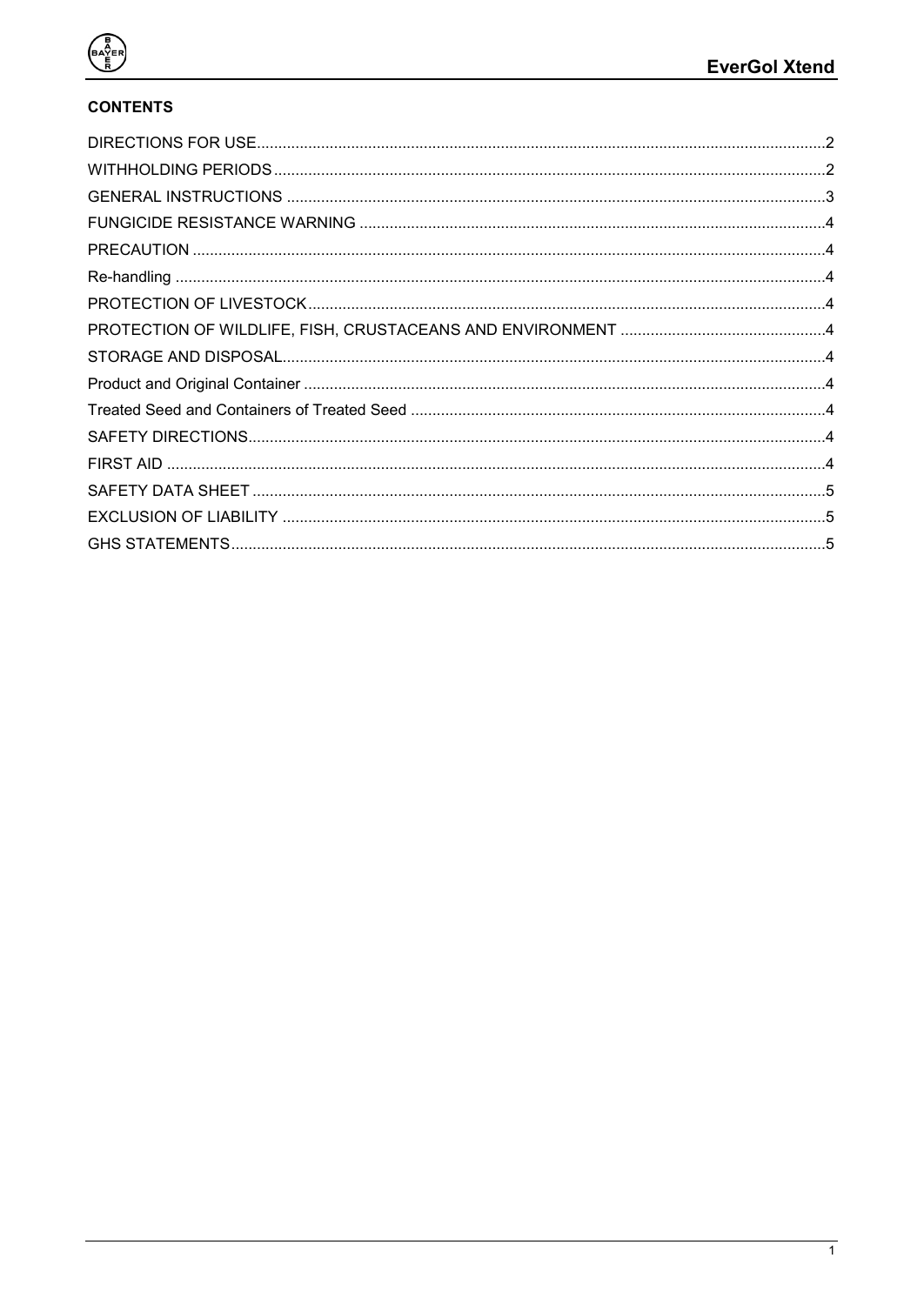#### **POISON KEEP OUT OF REACH OF CHILDREN READ SAFETY DIRECTIONS BEFORE OPENING OR USING**

# **EverGol® Xtend**

# **SEED TREATMENT**

#### **ACTIVE CONSTITUENTS: 154 g/L PENFLUFEN 154 g/L TRIFLOXYSTROBIN**

**GROUP 7 11 FUNGICIDE**

# **For the control or suppression of damping off or hypocotyl rot in various crops as specified in the DIRECTIONS FOR USE table**

# <span id="page-1-0"></span>**DIRECTIONS FOR USE**

| <b>CROP</b>      | <b>DISEASE</b>                               | <b>RATE</b>    | <b>WHP</b> | <b>CRITICAL COMMENTS</b>               |
|------------------|----------------------------------------------|----------------|------------|----------------------------------------|
| Canola,          | Damping off and                              | 65 mL/100 kg   | (H)        | EverGol Xtend is applied to seed prior |
| Forage           | hypocotyl rot caused by                      | seed           | Nil        | to sowing. Ensure even coverage of     |
| brassicas        | Rhizoctonia solani                           |                |            | seed.                                  |
|                  | Fusarium damping off                         |                | (G)        | Control of Rhizoctonia and Fusarium    |
|                  | and root rot                                 |                | 6 weeks    | by EverGol Xtend is characterised by   |
|                  | (Fusarium spp.)                              |                |            | improved plant emergence and           |
| <b>Broadleaf</b> | Rhizoctonia damping off                      | 35 mL/100 kg   | (G)        | survival, a reduction in hypocotyl     |
| pasture          | and root rot                                 | seed           | 6 weeks    | damage and an increase in above        |
|                  | (Rhizoctonia solani)<br>Fusarium damping off |                |            | ground biomass.                        |
|                  | and root rot                                 |                |            | EverGol Xtend will not control         |
|                  | ( <i>Fusarium</i> spp.)                      |                |            | damping off caused by Pythium spp.     |
| Grass            | Rhizoctonia damping off                      |                | (G)        |                                        |
| pasture          | and root rot                                 |                | 4 weeks    |                                        |
|                  | (Rhizoctonia solani)                         |                |            |                                        |
| Cotton           | Damping off caused by:                       | 65 mL/100 kg   | (H)        | The EverGol Xtend and metalaxyl-M      |
|                  | Rhizoctonia damping off                      | seed plus      | Nil        | mixture is applied with water to clean |
|                  | and root rot                                 | 43 mL/100 kg   |            | seed prior to sowing. Ensure even      |
|                  | (Rhizoctonia solani)                         | seed of a      |            | coverage of seed.                      |
|                  | Fusarium wilt                                | 350 g/L        |            | The EverGol Xtend metalaxyl-M          |
|                  | (Fusarium oxysporum f.                       | metalaxyl-M    |            | mixture will suppress fusarium wilt    |
|                  | sp. vasinfectum)                             | seed treatment |            | and black root rot and their           |
|                  | Black root rot                               | product        |            | symptoms.                              |
|                  | (Thielaviopsis basicola)<br>Pythium          |                |            | Control or suppression of rhizoctonia, |
|                  | (Pythium spp.)                               |                |            | black root rot, phytophthora, pythium  |
|                  | Phytophthora                                 |                |            | and fusarium is characterised by       |
|                  | (Phytophthora spp.)                          |                |            | improved plant emergence and           |
|                  |                                              |                |            | survival, a reduction in root and      |
|                  |                                              |                |            | hypocotyl damage and an increase in    |
|                  |                                              |                |            | above ground crop biomass.             |

**NOT TO BE USED FOR ANY PURPOSE, OR IN ANY MANNER, CONTRARY TO THIS LABEL UNLESS AUTHORISED UNDER APPROPRIATE LEGISLATION**

# <span id="page-1-1"></span>**WITHHOLDING PERIODS**

**(H) Harvest: All crops: NOT REQUIRED WHEN USED AS DIRECTED (G) Grazing: Grass pastures: DO NOT GRAZE PLANTS GROWN FROM TREATED SEED, OR CUT FOR STOCK FOOD WITHIN 4 WEEKS OF SOWING**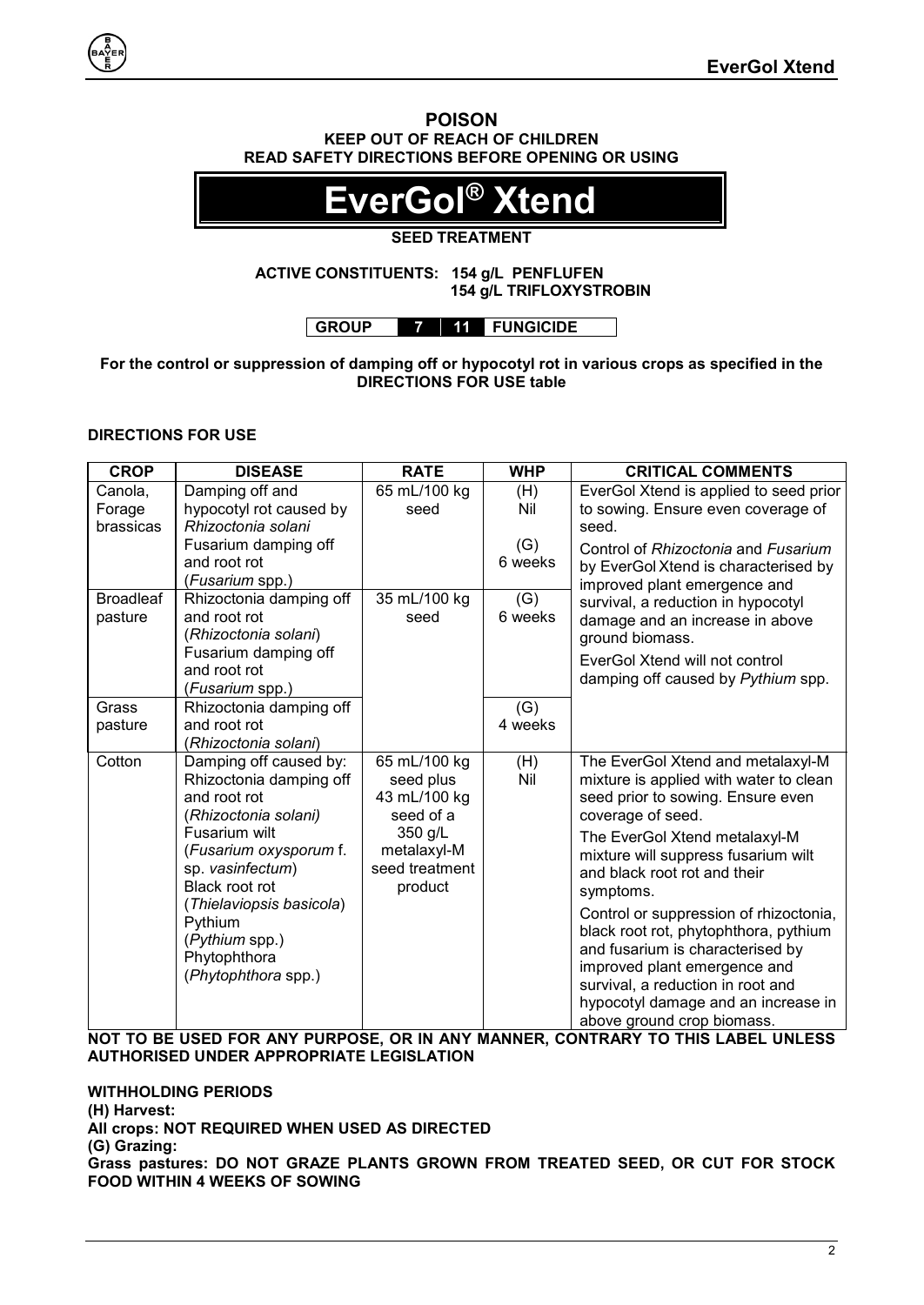<span id="page-2-1"></span>

**Canola, forage brassicas, broadleaf and mixed broadleaf/grass pastures: DO NOT GRAZE PLANTS GROWN FROM TREATED SEED, OR CUT FOR STOCK FOOD WITHIN 6 WEEKS OF SOWING Cotton: DO NOT GRAZE PLANTS GROWN FROM TREATED SEED OR FEED COTTON TRASH TO LIVESTOCK**

# <span id="page-2-0"></span>**GENERAL INSTRUCTIONS**

# **Application – Canola, forage brassicas, grass and broadleaf pasture**

Prior to pouring, shake the container vigorously, then add the required quantity of EverGol Xtend to sufficient water to give even coverage of the seed to be treated. Ensure that a high enough slurry volume is used to gain even coverage on each seed. Place seed in seed treatment equipment and operate until even coverage of seed is obtained. The quantity of water used for mixing will vary depending on type of equipment and the type of seed to be treated. Refer to Bayer for specific treatment information. Good coverage of seed can be obtained with lower slurry volumes when professional seed treatment equipment is used. The slurry mixture should be gently stirred regularly.

#### **Application – Cotton**

Prior to pouring, shake the container vigorously, then add the required quantity of EverGol Xtend and metalaxyl-M 350 seed treatment and any other mixing partners to sufficient water to give even coverage of the seed to be treated. Ensure that a high enough slurry volume is used to gain even coverage of seed is obtained. The quantity of water used for mixing will vary depending on the type of equipment used and the specific seed sample to be treated. Refer to Bayer for specific treatment information. The slurry mixture should be gently stirred regularly.

# **Seed Quality**

EverGol Xtend seed treatment should not be used on seed with more than 8% moisture content, or on sprung, sprouted, damaged or severely pinched seed, or seed of poor viability. If in doubt, have a germination test carried out on the seed before treatment to ensure that it is of acceptable standard.

Treating with EverGol Xtend as directed will raise the moisture level of the seed by up to 1%, depending on weather conditions at treatment. The use of EverGol Xtend mixed with water at recommended rates will have no effect on the storage life of treated sound seed.

#### **Storage of Treated Seed**

Bayer recommends that treated seed be sown in the year of treatment. If the seed cannot be sown in the year of treatment it should be stored in a cool, dry, well ventilated place. It is good agronomic practice that a germination test be carried out prior to using carry-over seed from the previous planting season to ensure it is still fit for purpose. No liability can be accepted for the performance of treated seed stored for extended periods.

#### **Compatibility**

EverGol Xtend is compatible with Jockey® Stayer® and Gaucho® 600 FS when applied to canola and compatible with Gaucho 600 FS when applied to forage brassicas.

EverGol Xtend is compatible with Gaucho 600 FS when applied to grass and broadleaf pasture and with Apron® XL when applied to lucerne and sub-clover pasture.

EverGol Xtend Seed Treatment is compatible with Apron XL 350 ES, Gaucho 600 FS, Amparo® 600 FS, Cruiser® 600 FS and Bion® when applied to cotton seed. Three-way tank mixes of EverGol Xtend plus Apron 350 FS plus either Gaucho 600 FS, Amparo 600 FS, Cruiser 600 FS and Bion when applied to cotton seed have been shown to be compatible.

For information concerning the compatibility of EverGol Xtend Seed Treatment with other products please contact Bayer CropScience Pty Ltd.

#### **Labelling of Treated Seed**

Label treated seed with the appropriate precautions using printed sacks, labels or bag tags.

# **Cleaning Up**

Equipment should be thoroughly cleaned with water. In the event of changing from this water based flowable formulation to a solvent-based liquid formulation, it is essential to rinse equipment with methylated spirits after thoroughly cleaning with water. If changing from a solvent based liquid to this water based flowable, thoroughly clean with methylated spirits then rinse with water. Failure to do so will result in clogging of equipment.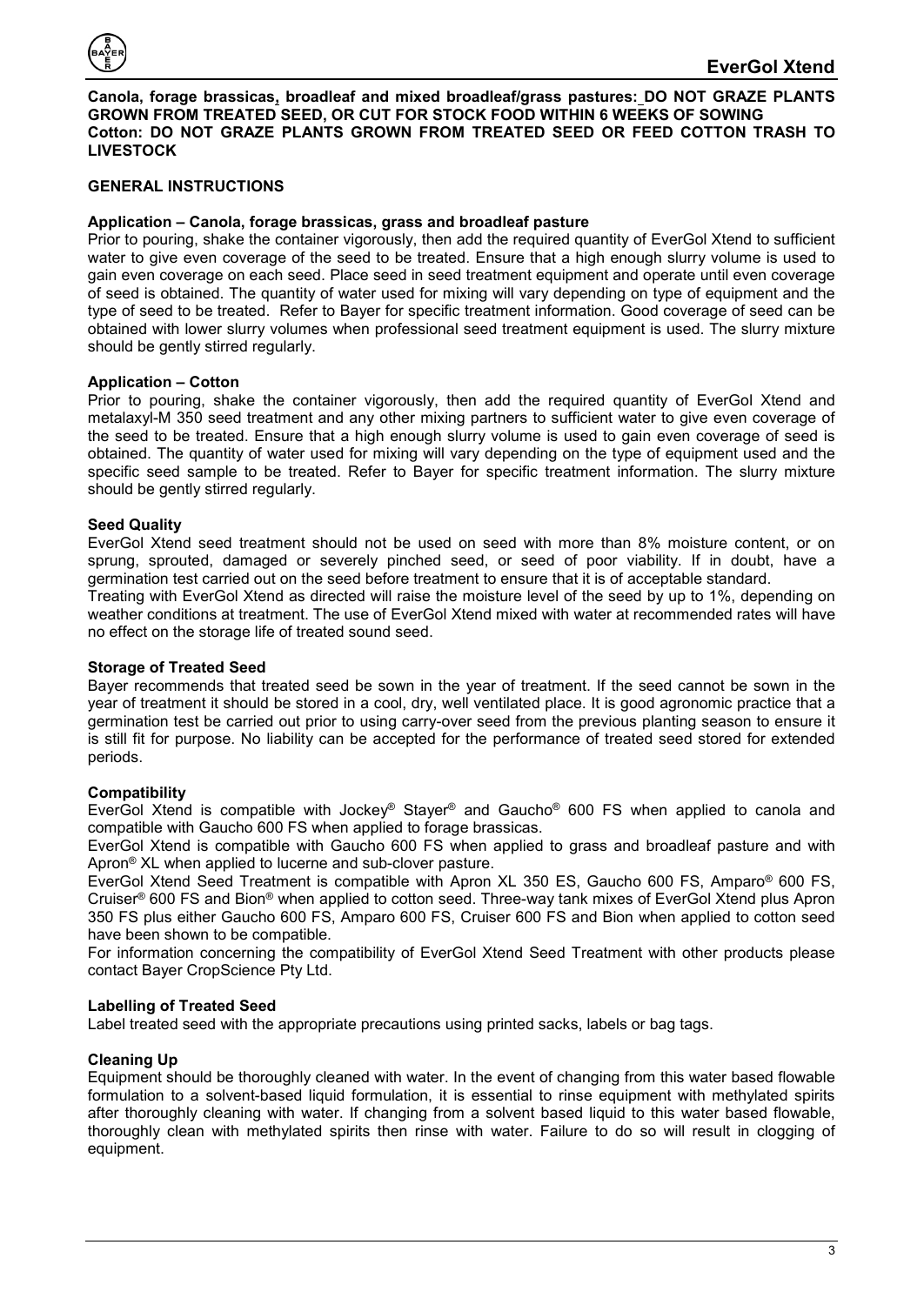<span id="page-3-9"></span>

# **FUNGICIDE RESISTANCE WARNING**

# **GROUP 7 11 FUNGICIDE**

EverGol Xtend is a combination of carboximide and strobilurin fungicide. For fungicide resistance management EverGol Xtend is both a Group 7 and Group 11 fungicide. Some naturally occurring individual fungi resistant to EverGol Xtend and other Group 7 and/or Group 11 fungicides may exist through normal genetic variability in any fungal population. The resistant individuals can eventually dominate the fungal population if these fungicides are used repeatedly. These resistant fungi will not be controlled by this product and other Group 7 and/or Group 11 fungicides, thus resulting in a reduction in efficacy and possible yield loss. Since the occurrence of resistant fungi is difficult to detect prior to use, Bayer CropScience Pty Ltd accepts no liability for any losses that result from failure of EverGol Xtend to control resistant fungi.

# <span id="page-3-0"></span>**PRECAUTION**

Do not use treated seed for human or animal consumption. Do not allow treated seed to contaminate seed intended for human or animal consumption. If possible, use a separate auger for treating seed or moving treated seed. If using the same auger for treating seed or moving treated seed and moving grain for human consumption, remove all EverGol Xtend residues from the auger to avoid contaminating untreated seed with seed treatment residues.

# <span id="page-3-1"></span>**Re-handling**

Do not allow re-handling of treated seed unless wearing cotton overalls buttoned to the neck and wrist (or equivalent clothing) and impervious footwear and chemical resistant gloves. Clothing must be laundered after each day's use.

# <span id="page-3-2"></span>**PROTECTION OF LIVESTOCK**

Seed treated with this product must not be used for animal consumption or poultry feed or mixed with animal feed. DO NOT allow seed treated with this product to contaminate seed intended for animal consumption.

#### <span id="page-3-3"></span>**PROTECTION OF WILDLIFE, FISH, CRUSTACEANS AND ENVIRONMENT**

Very toxic to aquatic life. DO NOT contaminate wetlands or watercourses with this product, used containers or bags which have held treated seeds. DO NOT feed treated seed or otherwise expose to wild or domestic birds. Any spillages of treated seed, however minor, must be cleaned up immediately, preferably by recovery and re-use. If disposal is required, ensure treated seeds are thoroughly buried and not accessible to birds and other wildlife.

# <span id="page-3-4"></span>**STORAGE AND DISPOSAL**

# <span id="page-3-5"></span>**Product and Original Container**

Store in the closed, original container in a cool, well-ventilated area. Do not store for prolonged periods in direct sunlight. Do not store near foodstuffs or animal feed.

Triple rinse containers before disposal. Add rinsings to seed treatment mixture, or dispose of rinsings according to State/Territory legislative requirements. DO NOT dispose of undiluted chemicals on site. If not recycling, break, crush or puncture and deliver empty packaging to an approved waste management facility. If an approved waste management facility is not available, bury the empty packaging 500 mm below the surface in a disposal pit specifically marked and set up for this purpose clear of waterways, desirable vegetation and tree roots, in compliance with relevant Local, State or Territory government regulations. DO NOT burn empty containers or product. Do not re-use empty container for any other purpose.

#### <span id="page-3-6"></span>**Treated Seed and Containers of Treated Seed**

When treated seed is stored it should be kept apart from other grain and the bags or containers should be clearly marked to indicate the contents have been treated with this product. DO NOT use treated seed for human or animal consumption. Do not allow treated seed to contaminate seed intended for human or animal consumption. Bags which have held treated seed are not to be used for any other purpose.

# <span id="page-3-7"></span>**SAFETY DIRECTIONS**

Will irritate the eyes and skin. Repeated exposure may cause allergic disorders. Avoid contact with eyes and skin. When opening the container, mixing and loading and using the product wear cotton overalls buttoned to the neck and wrist (or equivalent clothing) and elbow length chemical resistant gloves and face shield or goggles and impervious footwear. If product on skin, immediately wash area with soap and water and in eyes, wash it out immediately with water. Wash hands after use. After each day's use wash gloves and face shield or goggles and contaminated clothing.

# <span id="page-3-8"></span>**FIRST AID**

If poisoning occurs contact a doctor or Poisons Information Centre (13 11 26).